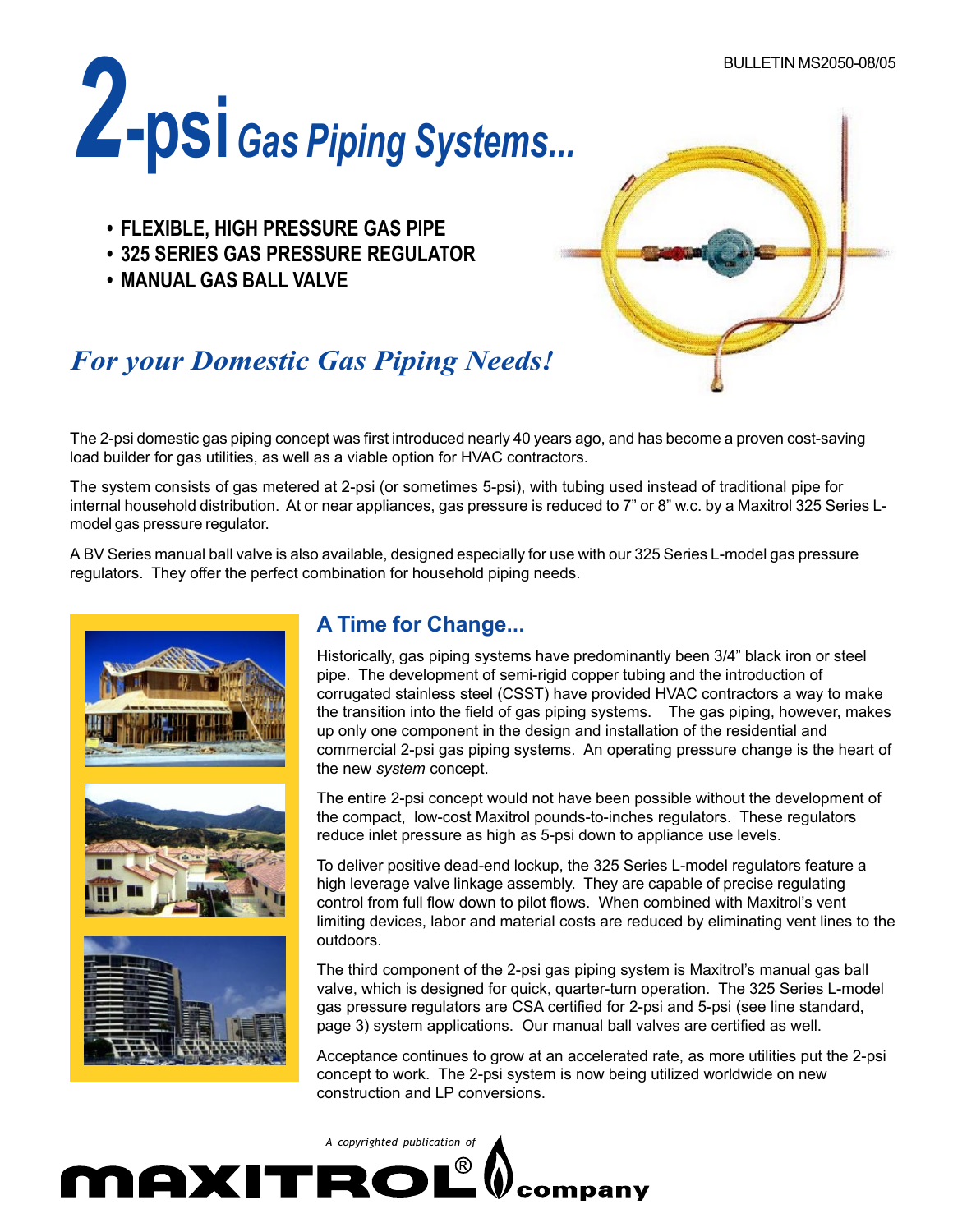### **Elevated Pressure Piping Systems**

- **• Stimulates New Markets:** LP conversions, business, multifamily dwellings, new custom and project homes. Generally, 2-psi for residential applications and 5-psi for some commercial applications.
- **Reduces Installation Cost:** Cheaper to pipe than conventional low pressure system.
- **Greater Protection:** Less gas leakage from 3/8" diameter tubing — semi-rigid piping systems also contain less fittings.

### **LP GAS CONVERSION**

Many gas utilities are using the 2-psi system for franchise extension into areas previously served by LPG. There is significant installation savings when the existing 3/8" OD copper tubing already in the homes is utilized. Since the new meter set may be some distance from the old LP tubing, a tie line is sometimes required, and this is often 1/2" tubing. One or more Maxitrol fuel line regulators are installed downstream at the appliance take-off points, so that no more than 1" w.c. drop is experienced from the outlet of the Maxitrol regulator to the entrance of the appliance manifold.

### **HIGH RISE APARTMENTS**

High rise apartment buildings now offer great new load building capability to gas utilities, as well. Copper tubing has been used to deliver 2-psi service to high rise installations with significant savings over conventional high rise installations.

#### **NEW HOMES AND SUBDIVISIONS**

In addition, the "all gas" neighborhood makes a lot of sense to utilities, builders and home buyers when it's implemented with the 2-psi system. Utilities can offer project and custom builders a more attractive "package", not only in cost, but in appearance and safety. The small tubing running from meter to appliances definitely "clean-up" the basement, and pose no more placement or installation problems than electrical cable.



### **Definitely an Improved System...**

Participating utilities have found less complaint call backs with 2-psi than with a 6" w.c. system.

**Less Escapement Volume:** Gas at 6" w.c. escapes from a 3/4" pipe at about three times the rate of gas from a 3/ 8" OD tube at 2-psi. The chart below shows flow comparisons at the discharge end. From the standpoint of uncontrolled escape of gas within a building, the 2-psi system has less flow than the 6" w.c. system.

#### **FLOW FROM OPEN PIPE CFH of Natural Gas – 1000 btu./cu. ft.**

| Less Escape Volume              | Length of Service |          |           |
|---------------------------------|-------------------|----------|-----------|
|                                 | $25$ ft.          | $50$ ft. | $100$ ft. |
| $3/4$ " iron pipe at $6$ " w.c. | 600               | 440      | 315       |
| 3/8" OD tubing at 2-psi         | 210               | 148      | 105       |

**Less Leakage Complaints:** Statistics to date indicate less leakage complaints from the 2-psi system than from the 6" w.c. system. One utility reported no complaint call backs within one year in a high rise apartment involving 274 units.

**Lock-up Characteristics:** The 325 Series L-model regulator is excellent for controlling the full range of flow rates from main burner loads down to pilot loads. The lever acting 325 Series regulator possesses excellent lock-up characteristics.

**Vent Limiting (325-3L & 325-5AL only):** Maxitrol offers optional vent limiting devices which eliminate the need to run vent piping to an outside area. In the event of a diaphragm rupture, gas escapement is limited to within ANSI standard level.

**Fitting Practices Proved:** Both flared fittings and silver soldered fittings have been used without event on the 2-psi system. There are fewer joints in the 2 psi system than in the 6" w.c. system.

> **No Nailing Problems:** At the outset of the 2-psi system, some feared nails would be inadvertently driven into the tubing. However, experience has shown that nails could not be driven into tubing that was loose between joists or studs. At points where tubing is to be firmly fixed against wood so that it is in a rigid state, manufacturers typically offer a variety of shielding accessories.

> **Typical 2-psi house piping system using Maxitrol 325 Series gas pressure regulators — Use one with each appliance:**

- **1. Gas Furnace 3. Gas Dryer 2. Gas Water Heater**
- 2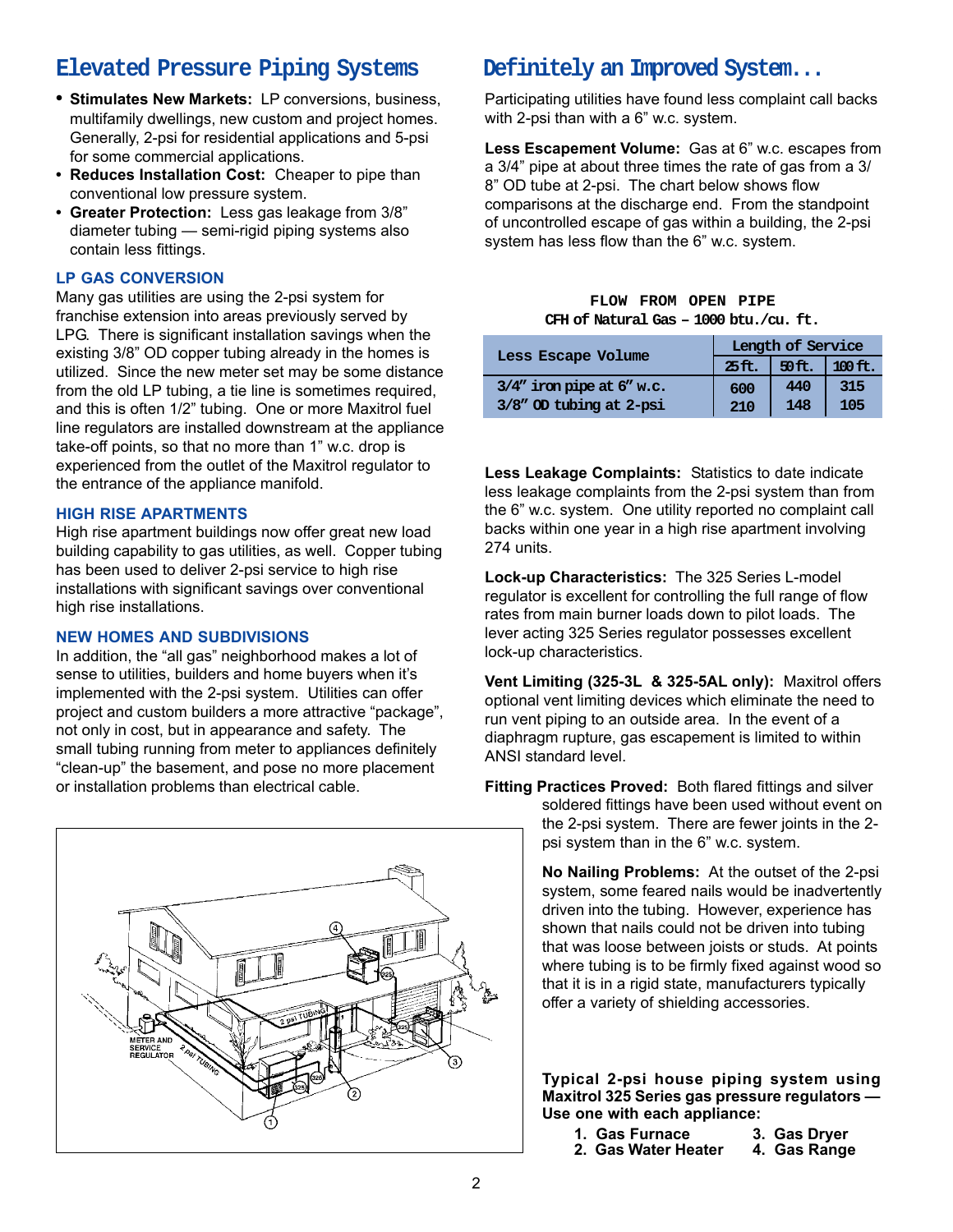# **The New Line Pressure Regulator Standard - ANSI Z21.80**

Although Maxitrol's 325 Series are certified (ANSI Z21.18) as *appliance* regulators (see bulletin MS2055), in the past they have often been used as *line* pressure regulators. There is now also a new standard for line regulator applications.

Z21.80 is the ANSI standard for line pressure regulators, intended for application in natural gas piping systems and LP (propane). Maxitrol's 325 Series L-models are CSA certified (Z21.80) for 2-psi inlet pressure, with the 7 to 11 (inches w.c. outlet) spring.

The L-models are Class 1, pounds to inches line regulators, meeting utility specifications, for use on 2-psi piping systems. The regulators are a high performance type reducing pounds pressure to a level within the appliance's operating supply range. The line regulator is located upstream of equipment already fitted with an appliance regulator.

> The 325 Series L-model regulators feature a lever actuated valve, and lockup pressure can vary with the speed of the solenoid valve and its location.

The self-aligning valve is made of nitrile rubber. Housings are durable aluminum die castings and all internal parts are carefully selected and corrosion resistant. The diaphragms are of high quality supported synthetic rubber compounds.

The regulator is certified for inlet pressures up to 2-psi. Over-pressure protection is not required for supply pressures up to 2-psi. The regulator itself provides no downstream over-pressure protection in the event of failure.



At supply pressures above 2-psi, the new standard requires the use of an over-pressure protection device (OPD) for use with the regulator. (See below.)

Other 325 Series regulators will continue to be available as CSA certified appliance regulators, as well as non-certified models for up to 10-psi inlet pressure (see bulletin MS2055).

# **Positioning for Best Performance**

The 325 Series is suitable for multi-poise mounting. But when using the vent limiting device, the regulator must be mounted in a horizontal upright position. Vent limiters are designed for use indoors and spaces where limiting the amount of gas escapement due to diaphragm failure is critical. Vent limiters should not be used outdoors if they are exposed to the environment.

### **325 Series Line Pressure Regulators & OPDs for 2 to 5-psi Installations**

The ANSI Z21.80 Standard for Line Pressure Regulators, installations exceeding 2-psi (up to 5-psi) nominal require a tested and approved over-pressure protection device (OPD). The OPD limits downstream pressure to 2-psi maximum in the event of line regulator failure.

Maxitrol's 325 Series Line Pressure Regulators with OPDs are CSA certified (Z21.80) for up to 5-psi inlet pressure. Maxitrol built OPDs are approved and tested with the regulator. The companion OPD provides the required downstream protection.



Available models include: 325-3L47, 325-3L48, 325- 5AL48, 325-5AL600. Consult Maxitrol Company.